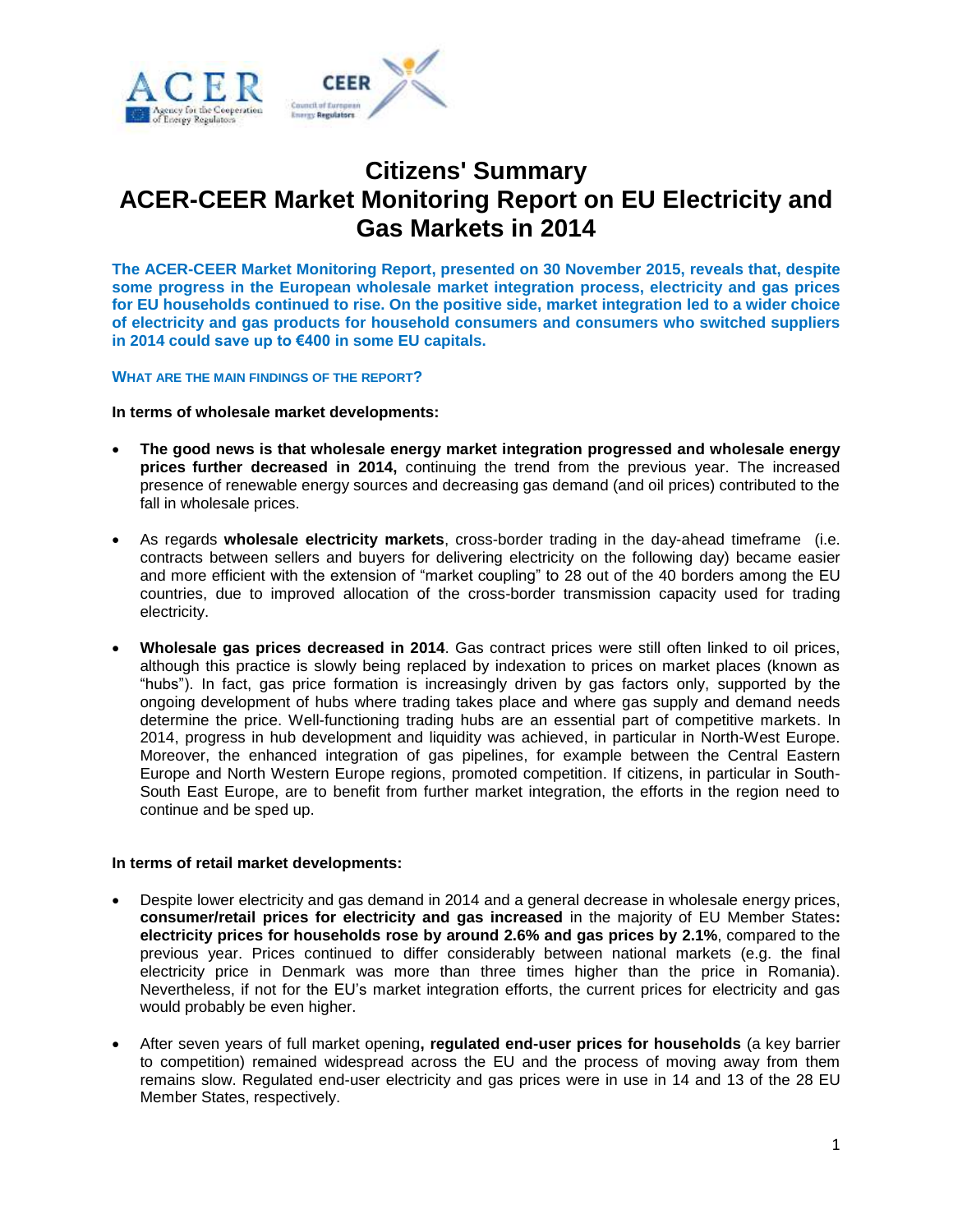

- Meanwhile, energy **prices for industrial consumers decreased** in 2014 compared to 2013. Post-tax **electricity and gas prices** for these consumers d**ecreased by 0.2% and 6.0%**, respectively. However, regulated electricity and gas prices for industrial consumers still existed in 11 and 10 Member States, respectively.
- In spite of an increased **switching trend** among electricity and gas household **consumers** in the EU, **most still did not actively exercise their right to choose** among available suppliers and offers, which in turn lowers the competitive pressure on suppliers. As a result, the proportion of electricity and gas household consumers supplied by a supplier other than the incumbent (existing supplier) was still low (on average less than 30%). The exceptions were electricity and gas consumers in Great Britain, Belgium and Portugal; electricity consumers in the Czech Republic and Germany, and gas consumers in Ireland and Spain. **In Berlin and London**, for example, **electricity consumers could save more than 400 and 150 euros respectively** by switching to the lowest offers, whilst **gas consumers in the two cities could save approximately 400 and 350 euros respectively.**
- Where final household prices increased the most, **the price growth was driven primarily by nonenergy components (i.e. network charges, taxes and levies, and value added tax) as opposed to the energy component of the bill.** In all European capital cities (except those of Bulgaria, Cyprus, Great Britain, Greece, Ireland and Malta), these different types of charges make up most of the final electricity price. The non-energy components have significantly increased in the last few years, in large part **to fund support schemes for renewable energy sources (RES).** On average across Europe, the non-energy components made up around 60% of the total electricity bill, and almost 50% of the total gas bill.
- **In countries where energy markets have been opened for some time (Germany, Great Britain, Norway, Sweden, the Netherlands, etc.), household consumers were offered a greater choice of electricity and gas products**, including with regards to their features (price preservation periods, green offers, offers with additional services, dual-fuel offers). Compared to those in countries with a more recent liberalised market experience, consumers in these markets tended to switch more.

# **In terms of consumer rights:**

- EU law establishes a series of key energy consumer rights and protection obligations. **Consumer protection measures** were **largely implemented across Europe**. Nearly all EU countries have **an electricity 'supplier of last resort'** (except France, Latvia and Malta), to ensure the provision of universal electricity service. In gas (where universal service is not required), only five countries did not have a supplier of last resort in place. Also, Member States implemented conditions and procedures for disconnecting consumers due to non-payment. Although data across Europe is limited, **disconnection rates were generally low** (between 0-2%). Member States are also obliged to define the **concept of vulnerable customers**; the report found that while 18 had explicit definitions, others could also (or instead) have a more implicit approach (included in national social policies etc.).
- Consumers have a **right to be provided with information** about their energy consumption, price changes, etc. The report found that, in many countries, **information about switching was lacking**  on energy bills. Meanwhile, in almost all Member States, legal requirements specify that billing information based on actual consumption should be available for consumers without smart meters at least once a year; in a few Member States this is available on a monthly basis.
- Well-functioning and transparent complaints procedures are key to empowering consumers. The report shows that more than half of the **complaints across Europe were related to price, contract or billing issues**. Importantly, an **alternative dispute settlement is available and free of charge**  for final household customers in 25 Member States.